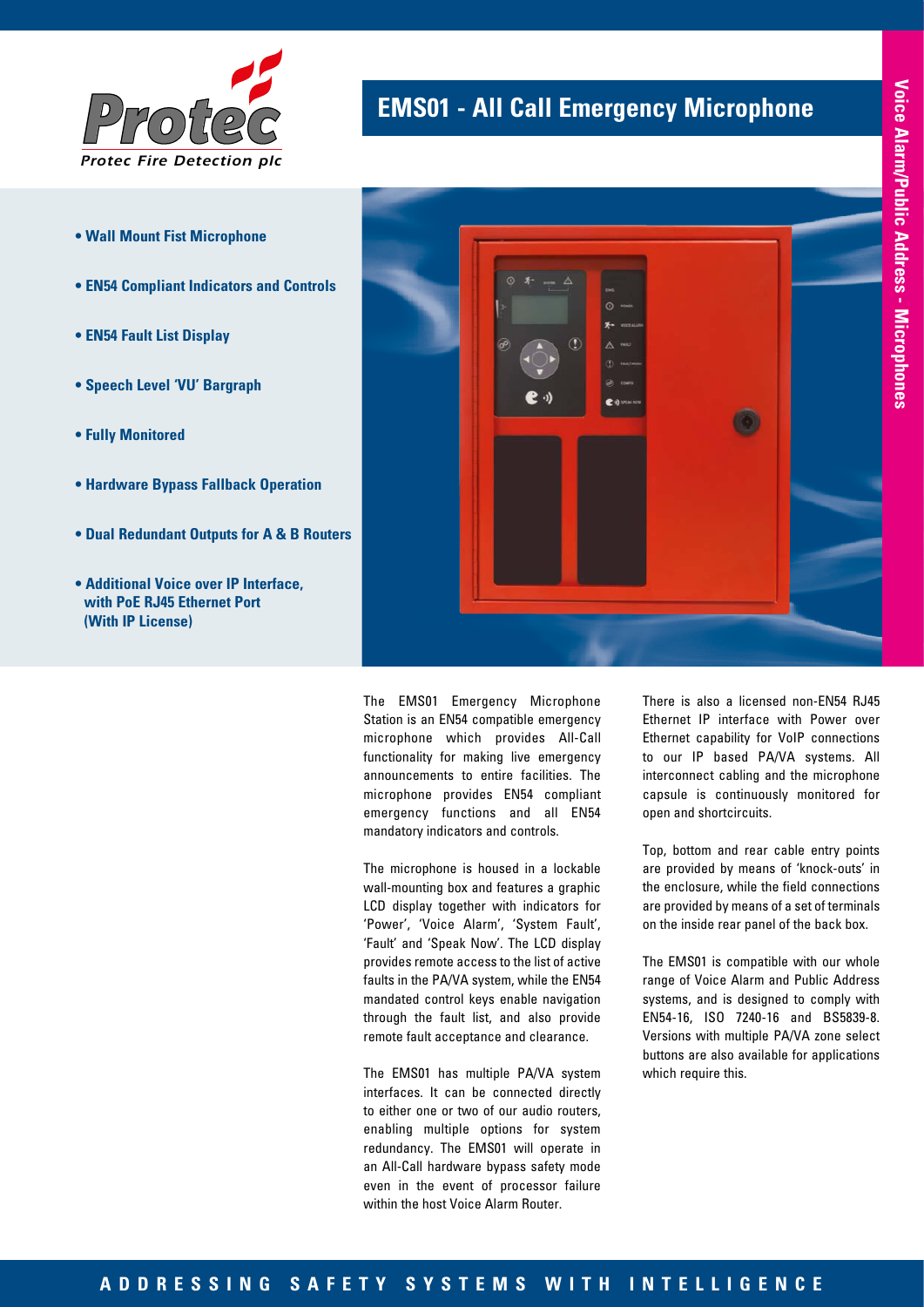# **EMS Microphone Options**

The base product of the EMS microphone range is the All-Call EMS01, as described in this Product Overview. The EMS01 can however have one or more button expansion modules added to it, to add up to fifty general purpose programmable select buttons. The product codes of these variants are EMS10, EMS20, and EMS50.

See the separate EMS10 – EMS50 Product Overview for details of these units.



## **IP Option with IP Interface License**

The EMS Microphone's built-in RJ45 Ethernet IP port is enabled with the addition of the IP interface license.

Note that this interface is not EN54 compliant.

## **EC Option with Eurocylinder Door Lock**

The standard door lock can be replaced with a door which mounts a Eurocylinder lock. This is used for applications where improved security is required, or where a standard Eurocylinder lock is used for multiple items of equipment around a site.

## **Interconnection Options**

The EMS microphone range has multiple PA/VA system interfaces, with the physical interfaces formed of terminals located in the inner rear face of the back box. These provide connections as follows:

- Dual 'Router Microphone Ports'
	- Analogue Microphone Audio
	- RS485 Communications
	- DC Power Supply
- 'Router Microphone Auxiliary Port'
	- Hardware Bypass Emergency Microphone Connections for both single and dual Routers
- USB Port
	- Software and Configuration Update
- Ethernet Port
	- RJ45 Network Port with PoE
	- Built-In VoIP Interfacing (with license)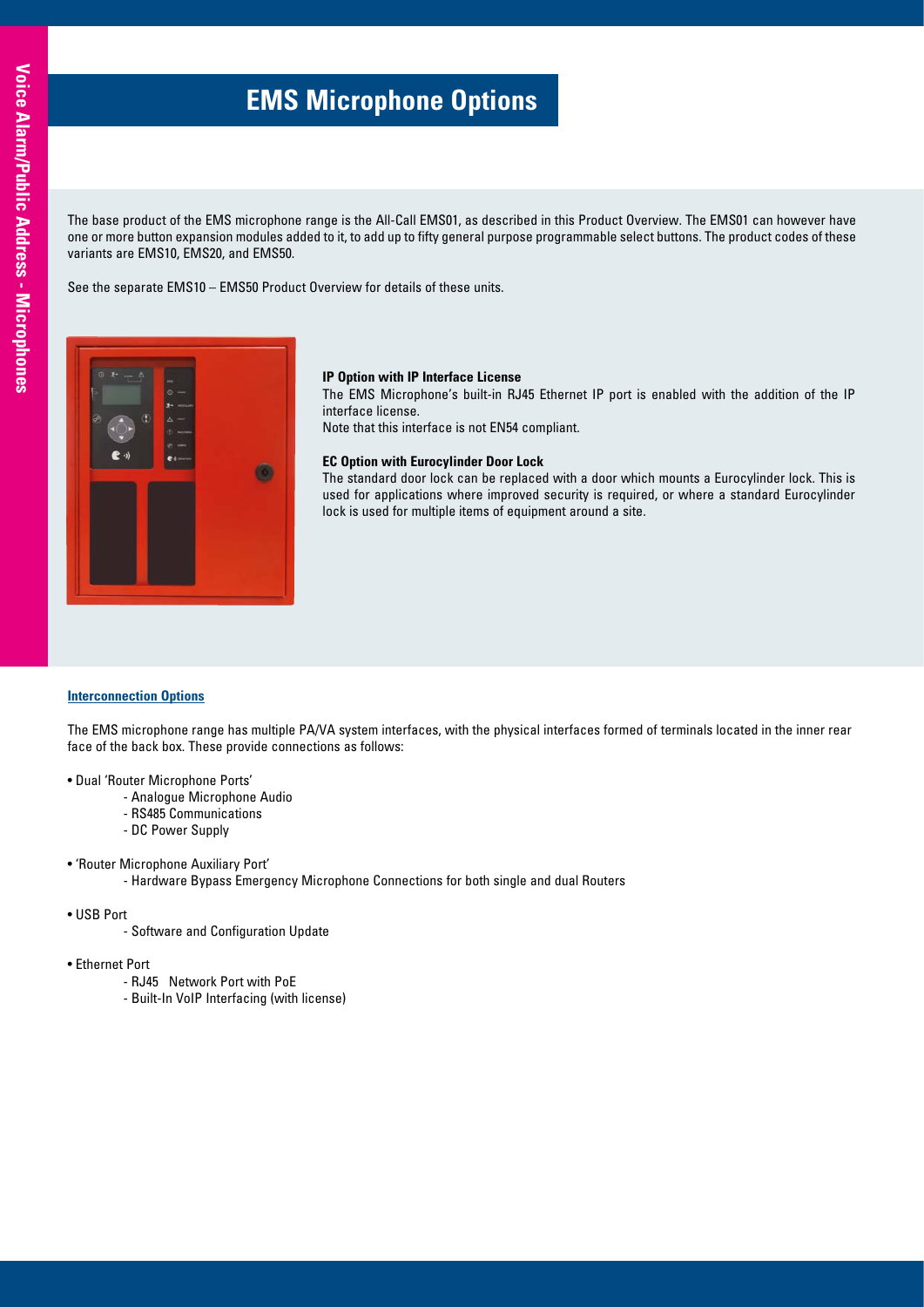# **Implementation Options**

#### **Single Router Connection**

The most basic connection method uses either the Router 1 or Router 2 Microphone Port connected direct to a single audio router.



#### **Connection to Dual Redundant Routers**

If the EMS is used with a PA/VA system which has dual redundant 'A' and 'B' audio routers, then both the Router 1 and Router 2 Microphone Ports are used, one connected to each Audio Router. In this installation the PA/VA system will continue to operate even if one of the audio routers suffers a total failure, such as a loss of power to that equipment room.



## **Dual Redundant Connection to a Single Router**

If the EMS is used with a single audio router, then both the Router 1 and Router 2 Microphone Ports can be used, in order to provide dual redundant cabling between the EMS microphone and the router.

In this installation the microphone will continue to operate normally even if one of the two connection cables is cut.



#### **Hardware Bypass Redundant System Operation**

Any of the connection methods above can have additional peace of mind added for critical Voice Alarm applications by the addition of Hardware Bypass functionality, with any of our Audio Routers, and in single or dual router systems.

This uses an extra connection cable to the router, which carries the hard wired PTT and Speak Now connections which are used to provide All-Call broadcast functionality even in the event of the router CPU or DSP failing.

## **Daisy Chain Router Connection**

Multiple EMS microphones can be connected to a single VIPEDIA microphone port by 'daisy chaining' the Router 1 and Router 2 Microphone Port connectors.

This enables more microphones to be connected than there are available microphone ports on the router, although only one of the daisy chained microphones can be used at once.

Note that this interconnection method is not currently EN54 compliant.



#### **IP Network Connection**

The built-in Ethernet port enables direct connection to a site's IP Network, and enables the EMS microphone to broadcast to any or all PA zones on that network.

The PA IP network may be confined to a single building, or may be a larger network, such as one linking separate buildings across a site or large complex.

Note that an IP license is required and this interconnection method on its own is not currently sufficient for EN54 compliance.



### **Multiple Connections for Redundancy**

Any of the direct router connections can be combined with an IP Network connection to provide redundancy.

Therefore an EMS microphone can be connected by both an IP network and local PA/VA system analogue wiring. Thus even if there was a total IP network failure the direct connection to the local PA/VA system would continue to provide local operation.